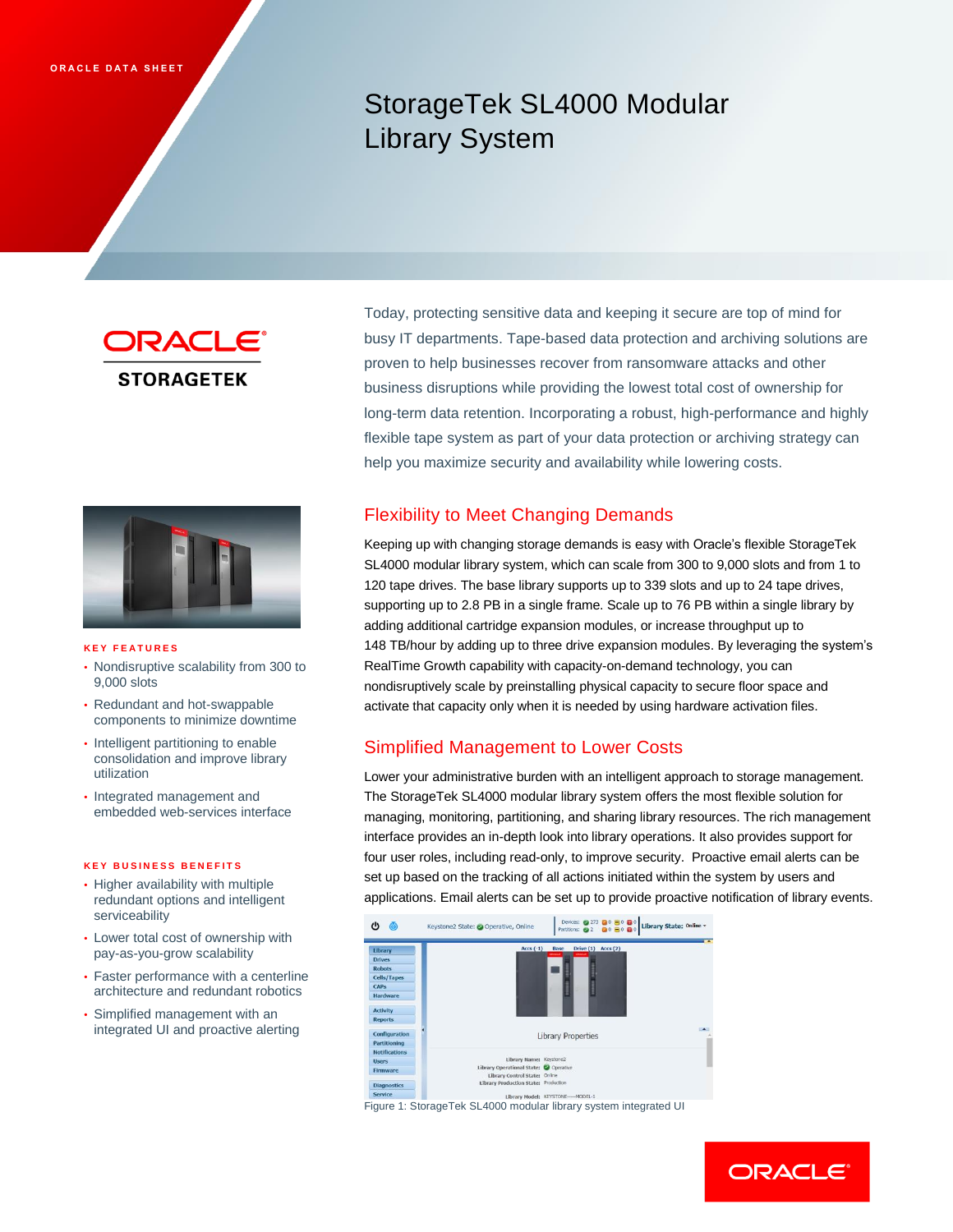### **S T O R A G E T E K S L 4 0 0 0**

The system delivers unprecedented value through flexible scalability, high availability, and simplified management. It's the eco-friendly choice for your data protection, disaster recovery, archive, or cloud deployment needs.

### **R E L A T E D P R O D U C T S**

The following products integrate with the StorageTek SL4000 modular library system:

- Oracle DIVArchive
- Oracle Hierarchical Storage Manager
- Oracle Secure Backup
- Oracle's StorageTek LTO series of tape drives
- Oracle's StorageTek T10000 series of tape drives
- Oracle's StorageTek tape media

To help your storage dollars go further, the StorageTek SL4000 modular library system simplifies consolidation to help you save space, power, and money. You can seamlessly support a mix of backup and archiving applications by assigning up to 16 partitions within the library and assigning resources down to the individual slot/tape drive for ultimate flexibility. The system's Any Cartridge Any Slot technology further simplifies storage management by allowing any mix of supported drives and media to be spread throughout the library.

The StorageTek SL4000 modular library system also works with Oracle Key Manager, an appliance that provides a simple, centralized, scalable solution for managing the keys used to encrypt and decrypt data written by tape drives. Oracle Key Manager is platform-independent and complies with Federal Information Processing Standards Publications (FIPS PUBS) 140-2, and it runs without regard to application, operating platform, or primary storage device.

### Redundant Components Maximize Availability

The StorageTek SL4000 modular library system is aggressively risk-averse, with innovative technologies proven in the most-demanding enterprise environments. Nondisruptive, on-the-fly replacement of robotics, power supplies, and drives helps sustain 24x7 operations. Dual control path technology supports host application failover in the event of a path failure. Support for redundant robotics improves performance while maximizing availability. The system's unique centerline architecture alleviates robot contention, improving cartridge-to-drive performance by as much as 50 percent.

### Engage the Storage Experts

Oracle offers tailored mission-critical services and support for your storage environment. Oracle Advanced Customer Support Services helps you address storage challenges by delivering installation, configuration, optimization and on-going monitoring services and tailored support. Oracle service professionals help you achieve the highest levels of system performance and availability with diagnostic and monitoring tools that help anticipate, identify, and remediate any potential issues. From tape library installation services to the design and implementation of key management encryption systems, Oracle service experts help you realize more value from your storage infrastructure with less disruption to your business. For more information, contact your Oracle representative, email [acsdirect\\_us@oracle.com,](mailto:acsdirect_us@oracle.com) or visit [oracle.com/acs.](https://www.oracle.com/support/advanced-customer-support/index.html)